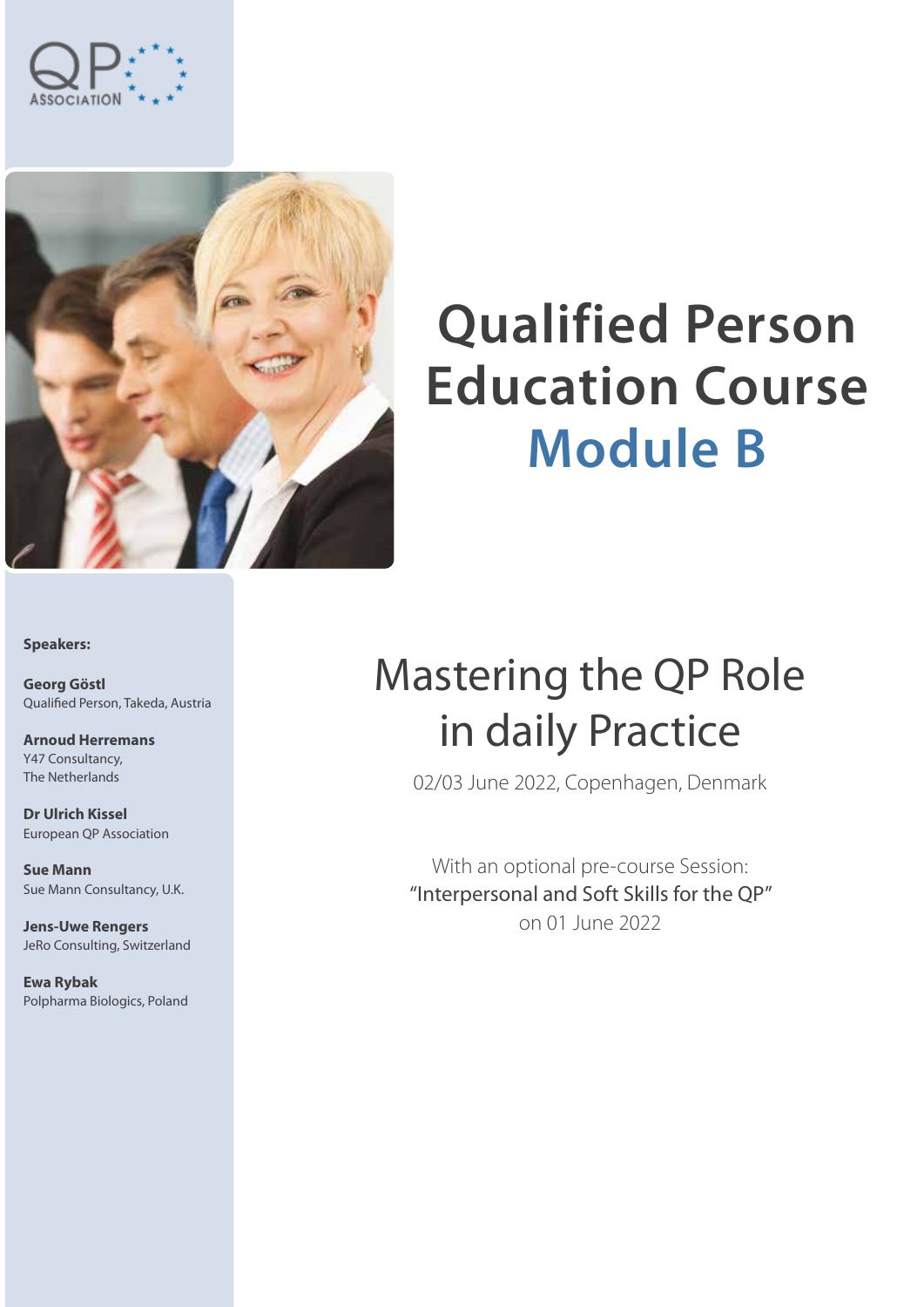

Dr Ulrich Kissel

Dear Colleagues,

The European Qualified Person Association (EQPA) has developed two Education Course Modules for new, trainee and practising Qualified Persons to address general compulsory and regulatory issues. This **Module B** has been compiled by the EQPA Board of Directors to show and discuss how to master the QP role in practice including its interfaces and necessary interactions.

**Module A** provides a comprehensive overview on the special tasks and responsibilities of a QP.

Further impacts of the latest developments, specific tasks and detailed discussions will be part of the annual QP Forum of the European Qualified Person Association.

Best regards,<br>*Unid* Leinel

Ulrich Kissel Chairman of the European Qualified Person Association

### **Objectives**

Broaden your knowledge of the Qualified Person's duties and see and discuss which responsibilities and tasks are parts of a QP's daily life – besides batch certification. With fulfilling these tasks, the QP has a lot of interfaces and interactions. How this can be managed will be a topic in Module B and its pre-course session on soft skills.

### Background

Over the last years the role and responsibilities of the Qualified Person have been increasing considerably. As a key person in the company, the QP has to consider many issues and has to take up the challenges within its areas of responsibilities. Additionally, as laid out in Article 49 of the European Directive 2001/83/EC, the QP needs to be highly qualified and experienced. EQPA's education course modules will help the QP to be well prepared and to be on top of current developments in GMP and regulatory requirements.

### Target Audience

New and practicing Qualified Persons who are looking for ongoing training and want to improve their effectiveness and liaison with other functions.

### Moderator

Wolfgang Schmitt On behalf of EQPA

### About the European QP Association

### Programme QP Education Course Module B on 02/03 June 2022

#### **QP Interfaces**

- Which roles are essential for a QP to work efficiently and effectively (e.g. Head of Production, Head of Quality Control, QPPV, QA)
- Identifying the best working practice for QPs working with colleagues in supportive roles
- Links with regulatory authorities and inspectors

### **Import – Export – Product Flow**

- Applicable legislation: a view on Annex 16 and Annex 21
- Different Mutual Recognition Agreements (MRAs)
- What's expected with regard to Supplier Qualification, Supply Chain Overview, Re-Testing and PQ

#### **Interpretation of Data (with a Focus on Batch Documentation and the PQR)**

- Which key figures are relevant for the QP?
- Data verification: determining the acceptability of data
- When is a system or process deemed to be robust?
- Necessary key figures: always easy to understand?
- When is a trend a trend? And what to do with OOT (out of trend)?

### **Workshop: Interpretation of Data**

- Learn how to interpret data and understand the consequences of appropriate and inappropriate performance parameters
- Evaluate with other delegates the content and lay-out of given examples and discuss it with the speakers

### **Human Error**

- What is behind "Human Error"?
- What the OP needs to know about it
- Is Human error avoidable?
- Human error and Data Integrity issues

#### **How to ensure that a Batch is in Compliance with the Requirements of its Marketing Authorisation (MA)**

- Structure of the MA which are the relevant parts for the QP?
- How to keep the OP Declaration up to date?
- How can the OP ensure compliance?
- Involvement in Change Control processes
- Challenges for the OP
- Possible Work Flows

### **Quality Risk Management for the QP**

The term "quality risk management" is used throughout Annex 16. But how could the QP use this tool? In this session you will get some practical advice!

The European Qualified Person (QP) Association was founded in July 2006 by the European Compliance Academy's (ECA) Advisory Board Members. With this unique association the ECA wants to provide QPs in Europe with a platform allowing them to exchange their experience, discuss the latest regulatory requirements, to identify and address difficulties and challenges and to support a harmonised European approach. All details at www.qp-association.eu.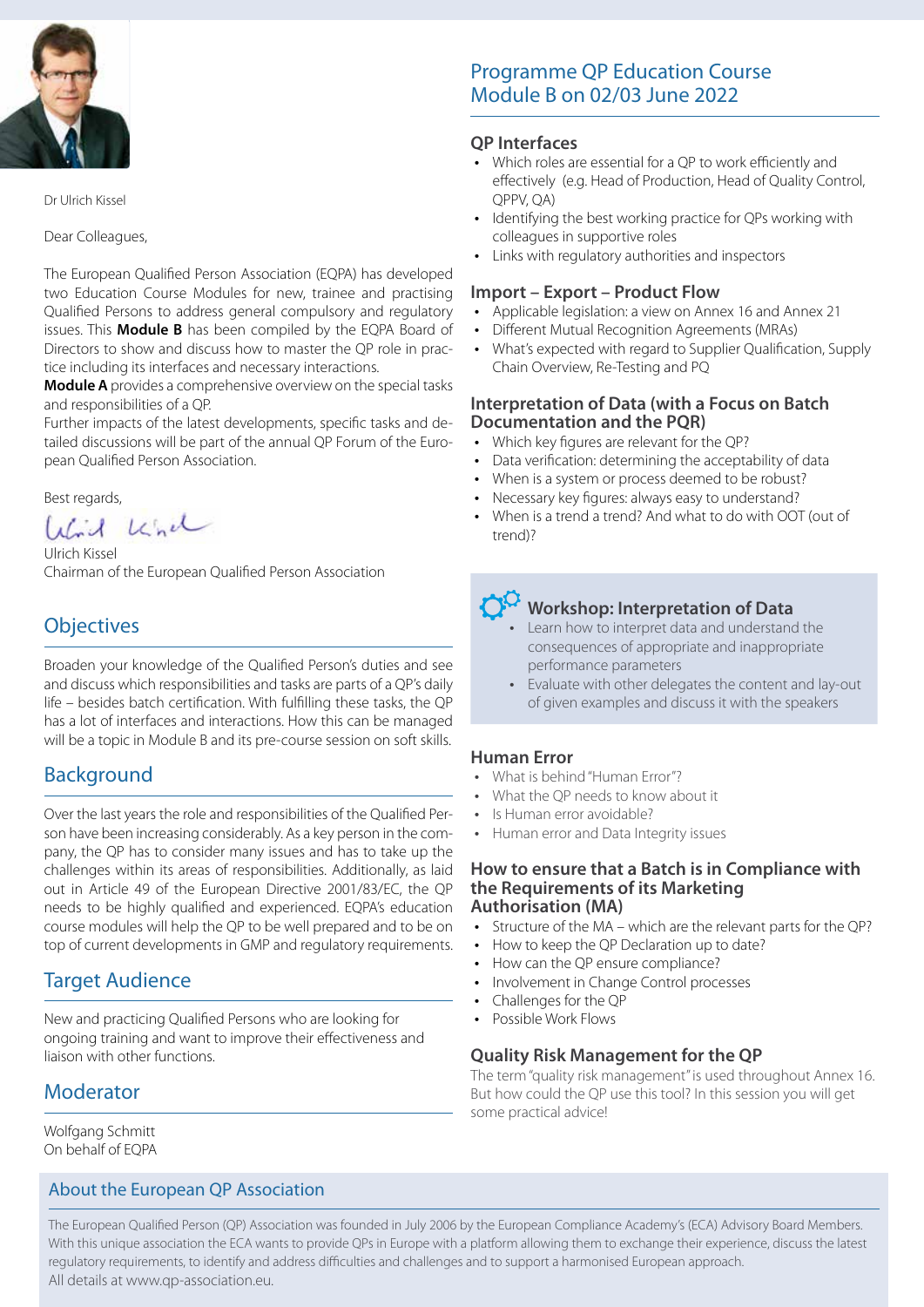### **QP Involvement in Investigations and CAPA**

- OP role in deviation process
	- Product deviation
	- Process deviation
	- Reoccurring deviations
- QP role in handling of product deviations
- Does OP need to be involved in all deviations?
- QP final decision regarding product deviation and batch certification
- QP involvement in product complaints
- Tools for performing investigations
- The importance of CAPA in the deviation process
- Workshop with examples

### **Thinking outside the Box: Certification of Plasma Products**

New classes of medicines such as ATMPs, Blood and Plasma Products are creating special challenges for the QPs certifying these products. This session aims to provide insight into the challenges when certifying plasma products. Discuss these challenges and see what delegates from different areas can learn from each other.

### Speakers QP Education Course



#### **Georg Göstl Takeda, Austria**

Qualified Person

Georg Göstl is Chair of the Austrian QP Association aqpa and member of the EQPA Board of Directors.



## **Dr Ulrich Kissel**

**European QP Association (EQPA)** Chairman of the Board of Directors

Ulrich Kissel works as a GMP consultant and contract

QP to the Pharmaceutical Industry. Previous to his current role he held leadership positions in Quality

and Supply Chain and served for many years as QP for Roche.



#### **Sue Mann Sue Mann Consultancy, U.K.**

Managing Director Sue Mann is a Qualified Person and a QP Assessor in the U.K. working on behalf of the MHRA, representing the Royal Pharmaceutical Society. She was Vice

President of International Quality Assurance at Shire Pharmaceuticals before founding her company in 2009.



### **Jens-Uwe Rengers JeRo Consulting GmbH, Switzerland**

CEO and Managing Consultant

Prior to the funding of his consultancy business, Jens-Uwe Renger acted as General Manager at Akorn AG. Before that he was Director Quality and

QP and held different other roles at Byk Gulden (now Takeda), Cytos Biotechnology AG and Siegfried Ltd.



#### **Ewa Rybak Polpharma Biologics, Poland**

Qualified Person Ewa Rybak is Quality Compliance Expert, Qualified Person at Polpharma Biologics and an Academic Lecturer for Quality Management at Warsaw

University of Technology.

### Pre-course Session: : Interpersonal and Soft Skills for the QP on 01 June 2022

### Objectives and Background

The QP job requires interaction with others. It is so much more than sitting at the desk certifying batches. A QP is not expected to have all the necessary qualifications and experience from day one. But a QP needs to learn and grow in the role. Education and knowledge are important for fulfilling the tasks and responsibilities. Besides that, experience and soft skills are important when it comes to interacting with colleagues, management, other departments and authorities. Soft skills help the QP to function in teams and organisations as a whole.

### Target Audience

New colleagues becoming QPs, but also experienced QPs looking for continuous training and enhancement of their soft skills.

### Programme

- Communication, Negotiation and Conflict Management
- Leadership and motivation in line and in the matrix
	- Enforcing decisions on a larger scale
	- Reasonably represent your own opinion
	- Teamwork
- Problem solving
- Pressure and time management
- Self-Motivation

### Speakers Pre-Course Session



#### **Arnoud Herremans Y47 Consultancy, The Netherlands** Founder and CEO

Arnoud Herremans is psychologist by training and holds a PhD in Neuroscience. He is experienced in pharmaceutical industry as researcher and manager.



#### **Sue Mann Sue Mann Consultancy, U.K.**

Managing Director

Sue Mann is a Qualified Person and a QP Assessor in the U.K. working on behalf of the MHRA, representing the Royal Pharmaceutical Society. She was Vice

President of International Quality Assurance at Shire Pharmaceuticals before founding her company in 2009.